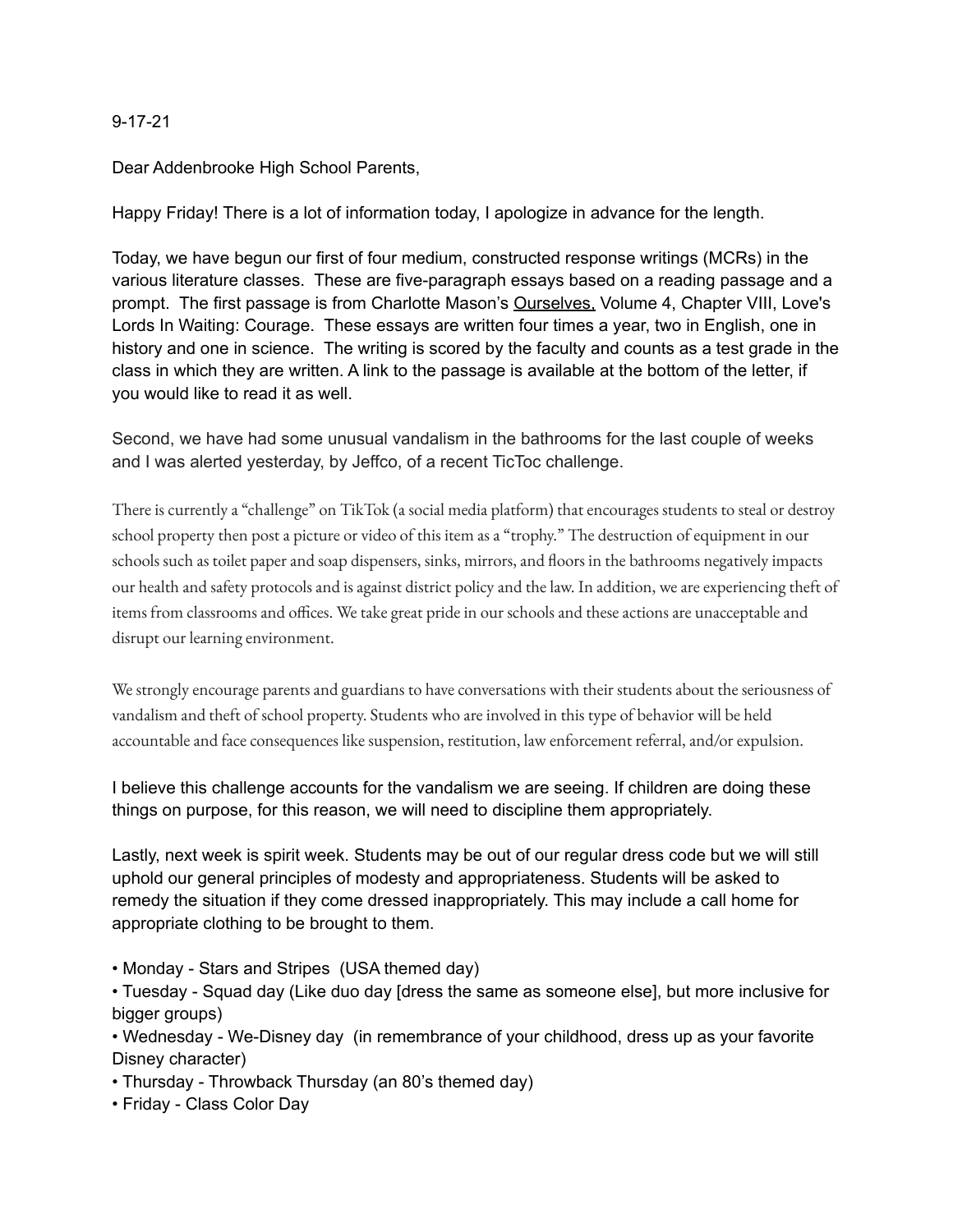Spirit week will culminate with a Homecoming Dance on Saturday night, Sept. 25 from 8p - 10p. This event will be held on the K-8 soccer field and the theme is 24K Gold. Students are encouraged to wear their classiest attire. These reminders went out to students about the dance itself:

- No high heels will be allowed on the soccer field. Wear your heels to dinner and pictures and bring some flats or sneakers to change into for the dance.

-No food on the soccer field

-Students attending the dance from other schools will have to sign a code of conduct agreement at the door.

-Tickets are \$15 presale, or \$20 at the door. You can purchase tickets during your lunch time from Student Government during the week of the 20th-24th.

-Appropriate behavior, good manners, and upholding of all of our Addenbrooke values are expected at the dance.

Enjoy your weekend.

Respectfully, Mrs. Lamgo

## **Upcoming Events:**

Tuesday, September 21, College Visit: Providence Christian College

Thursday, September 23, CSO Open Rehearsal Field Study (Orchestra students)

Friday, September 24, Vision & Hearing - 9th Grade and new students

Saturday, September 25, Homecoming Dance 8p - 10p. Addenbrooke Soccer field.

Monday, September 27

Mustang Mini Marathon on the PK-8 campus. Information and pledge sheet attached below. Washington DC trip informational Zoom meeting @ 6:30p (for those interested but not yet signed up). More info to come soon via email.

Tuesday, Saturday 28, College Visit: Hillsdale College

Thursday, September 30, Family Economic and Data Surveys due

Friday, October 1 School Picture Day College Visit: University of Denver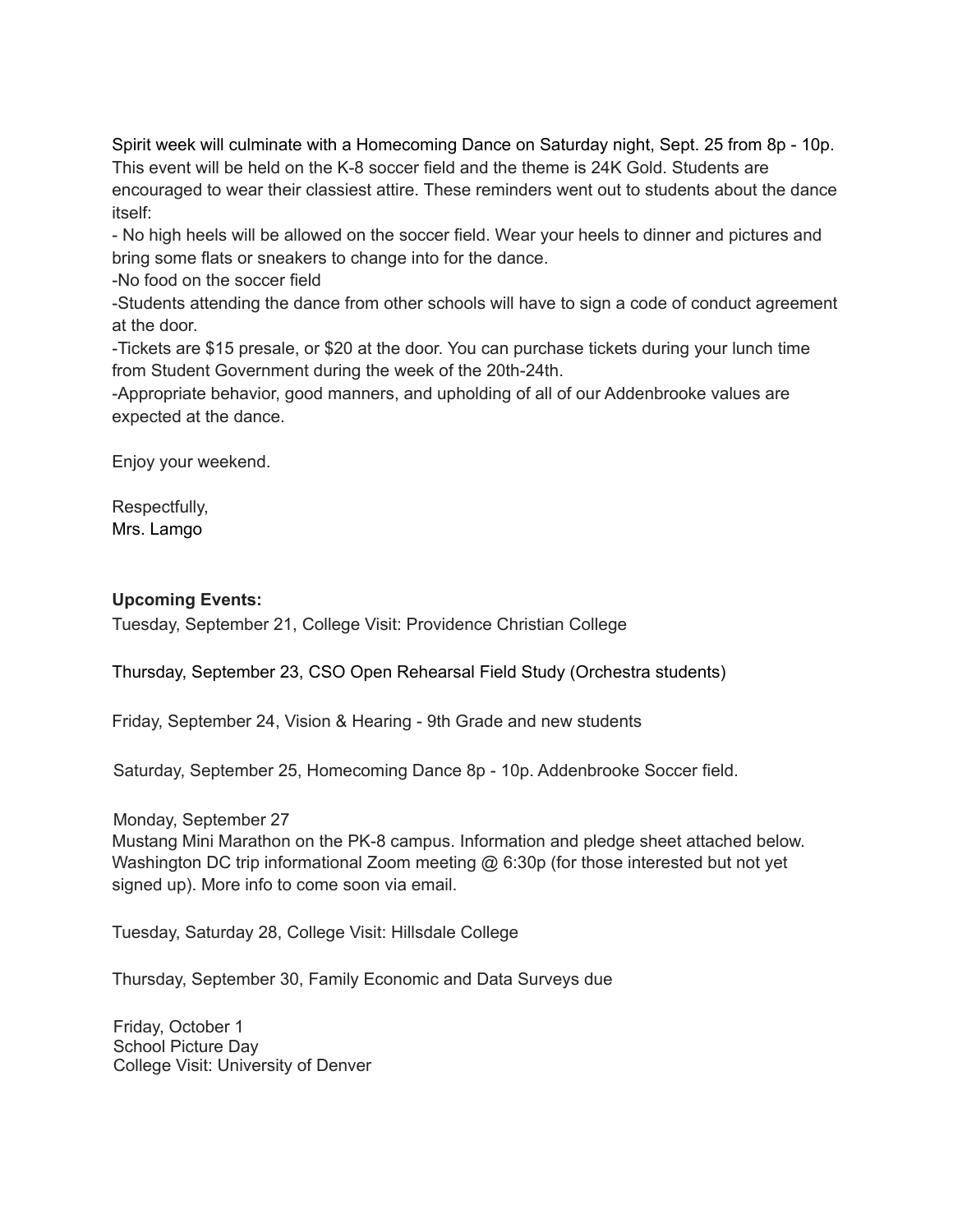Wednesday-Thursday, Oct. 6 (4p-8p) and Oct. 7 (8a-Noon) Parent Teacher Conferences. Conferences will be a hybrid of in-person or Zoom online, using Sign-Up Genius to schedule appointments. More information will be included next week.

Thursday-Friday, Oct. 7-8 No School

## **Parents of Seniors:**

Senior Pictures/Quotes are due to Mrs. Rupp by **Friday, November 5th – No late pictures/quotes will be accepted.** Specifications include:

- Color pictures are recommended black and white pictures are accepted.
- Digital photos on CD (JPEG format only please no DVDs) or uploaded via email to Mrs. Rupp at  $k$ rupp $@$ addenbrooke.org.
- Digital photos must be submitted as 300 DPI and a JPEG file
- Each photo should be saved as lastname, firstname.jpeg
- $\bullet$  Photos should be a 2.5x3.5 crop (5x7 crop)
- $\bullet$  The face should fill 2/3 of the photograph to allow for good viewing in the yearbook

If you have questions, please contact Mrs. Rupp  $\omega$  krupp $\omega$ addenbrooke.org (the quickest way to contact Mrs. Rupp is by calling the mainline 303.989.1336).

## **Family Economic and Data Survey**

By completing the survey below, you are helping our student body receive funding for items ranging from literature books to field study programs and much more! You may find that your student's fees can be reimbursed or waived. Surveys must be completed and turned in to Mrs. Jerome at the front desk or emailed directly to our financial secretary, Mrs. Swenson, at jswenson@addenbrooke.org **no later than Thursday Sept. 30th at 3:30 p.m.** The survey can be found on the homepage of our website or by clicking the link below. https://tb2cdn.schoolwebmasters.com/accnt\_90399/site\_90401/Documents/Family-Economic-D ata-Survey.pdf

Thank you. We appreciate your help!

# **Mustang Mini Marathon**

### On *Monday, September 27th* ACA will host our **7th annual Mustang Mini Marathon**!

We encourage **ALL** students and families to participate by sharing the pledge sheet with relatives, friends, and neighbors. This is a **BIG** fundraiser for Addenbrooke so let's make it a successful one!!

Last year, we were able to raise \$7,500 - which is only about half of what we have raised in years past. With that money, we were able to provide our HS with an industrial coffee maker and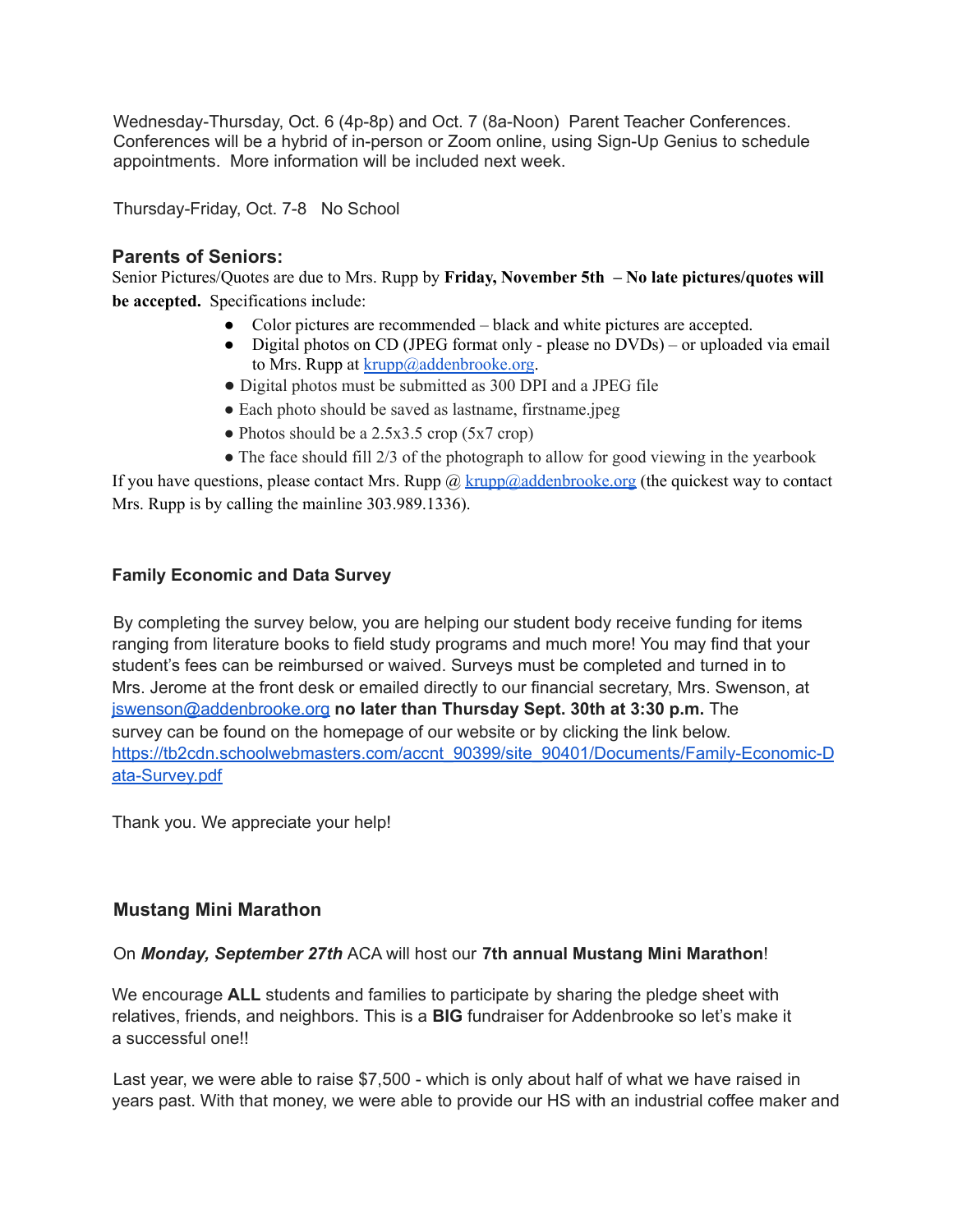everything needed to get that up and running, and our K-8 with a deep freezer as well as partially refurbished the staff lounge. The remaining money has been used to help PACS sponsor all the fun events throughout the year. This year, we are hoping to increase that number back up to our past goal of \$15,000. Our goal is to provide solar lights for the two flagpoles at the K-8 campus and a flagpole and flag for the high school campus.

## **Please, HELP MAKE THIS HAPPEN!!**

\*\*\*\*\*\*\*\*\*\*\*\*\*\*\*\*\*\*\*\*\*\*\*\*\*\*\*\*\*\*\*\*\*\*\*\*\*\*\*\*\*\*\*\*\*\*\*\*\*\*\*\*\*\*\*\*\*\*\*\*\*\*\*\*\*\*\*\*\*\*\*\*\*\*\*\*\*\*\*\*\*\*\*\*\*\*\*\*\*\*\*\*\*\*\*\*\*\*\*\*\*\*\*\*\*\*\*\*\*

This event will take place during the school day. A schedule of running times will come out in the next week as we work with the PE teachers. The students will be running around our new field. K-5 will run approximately 1⁄4 of the field, and 6-8 will run approximately 1⁄2 of the field.

Preschool will have their own event in the grammar school playground area. Each grade will run for 30 minutes. High school student government will be helping with the event, but the high schoolers will not be running, in order to keep their schedule consistent. Instead, we invite our High School Students to help support our school and events by just turning in pledges and receiving their Addenbrooke swag. Please remember that this event helps sponsor the High School dances and keep our ticket prices low. We encourage families to come and cheer them on, but we also need help with the event! Look for the sign-up genius to help volunteer with the fun!!! GO MUSTANGS! (parking will be tight this day, be patient, willing to park further away, and walk over)

## **Pledges**

The pledge sheet must be returned to the school **with** pledged monies by *Friday, October 15th.* The students can earn pledges in two ways:

- 1. They can accept a pledge based on the number of laps they run (per lap). Ex. Donors can pledge \$1.00 per lap. If a student runs 13 laps, they would collect \$13.00.
- 2. They can accept a flat pledge (preset amount). Ex. Donors can pledge \$10.00 and the student will collect \$10.00 no matter how many laps they run.

### **Prizes**

Students will have the opportunity to earn prizes based on how many pledges they collect. The prizes are cumulative so, for example, if they collect \$60, they will earn the ball, shirt, and fanny-pack.

- $\bullet$  \$15 = Mustang hacky sack-style ball.
- \$30 = Mustang Mini Marathon annual shirt (uniform acceptable)
- \$60 = Mustang Mini Marathon fanny-pack